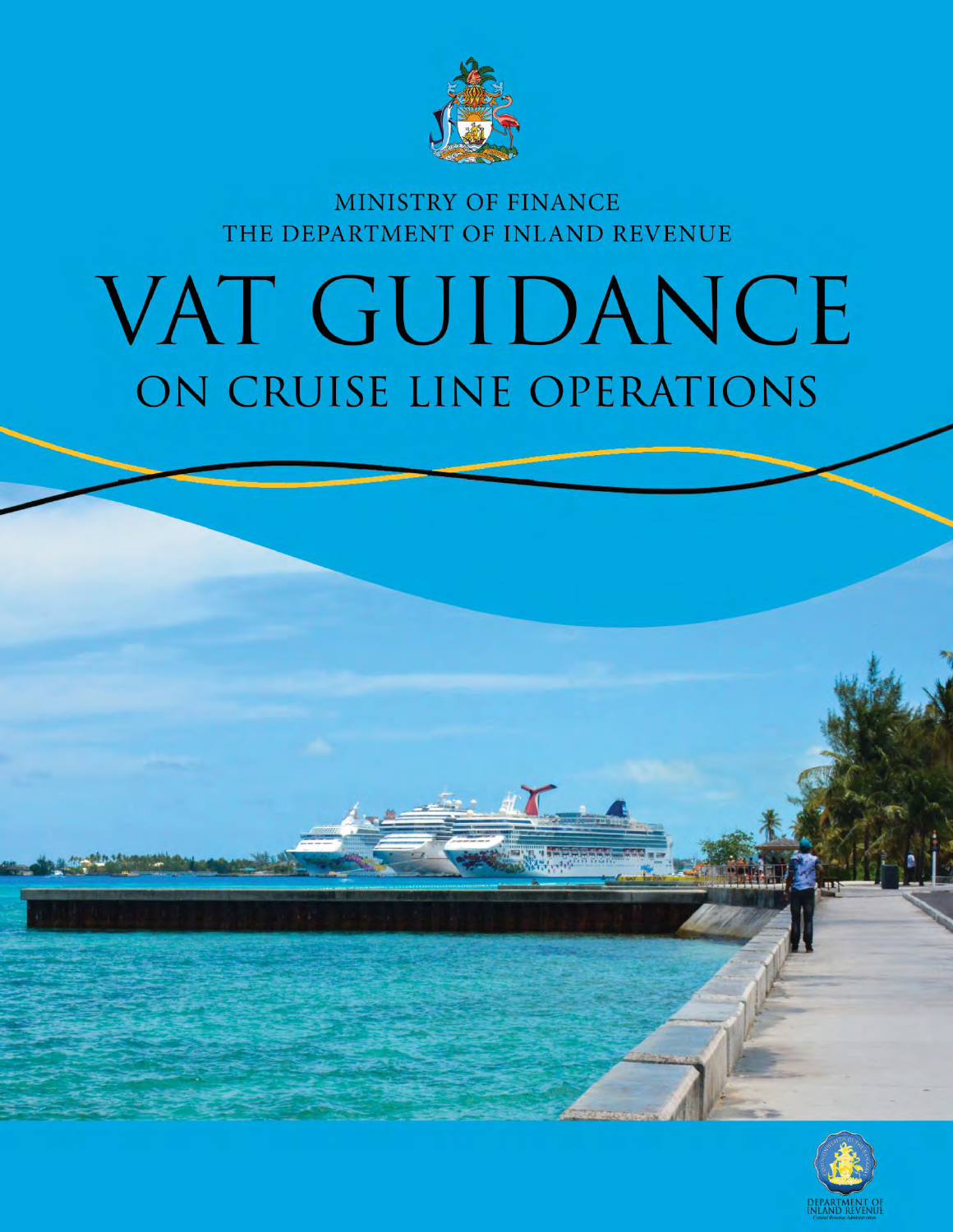#### **Introduction**

These notes provide preliminary VAT guidance for international cruise lines that visit the Bahamas. These notes are to be read in conjunction with the VAT Act (2014) as amended, VAT Regulations and VAT Rules. **If there is a discrepancy within the Guidance Note, the law will prevail in accordance with the VAT Act, Regulations and/or Rules.**

This guide should be used by the following persons:

- o Owners and operators of private islands and other port facilities at which international cruise lines visit; and
- o Operators of international passenger cruise lines.

For VAT purposes, cruises are considered to be a commercially scheduled form of international transportation, with itineraries that originate, terminate, or have a port of call outside the Bahamas.

All onboard provisions of goods and services including accommodations and meals, whether included in the price of the itinerary or recorded as separate sales to passengers and crews, are considered to be supplied outside The Bahamas. Therefore, these onboard provisions are not subject to VAT. Cruise lines may also purchase tour services for onshore recreational activities provided by Bahamas suppliers. The resale of these tours to passengers is also treated for VAT purpose as taking place outside The Bahamas and not subject to VAT. These cruise lines are also not liable to charge and collect VAT from passengers for supplies made on board their vessels. These should not be reported on any VAT returns.

#### **1. PRIVATE ISLANDS**

#### When are activities subject to VAT?

If you own and operate a private island in the Bahamas, the goods and services supplied on the island will be subject to VAT at either the standard rate (7.5%) or the zero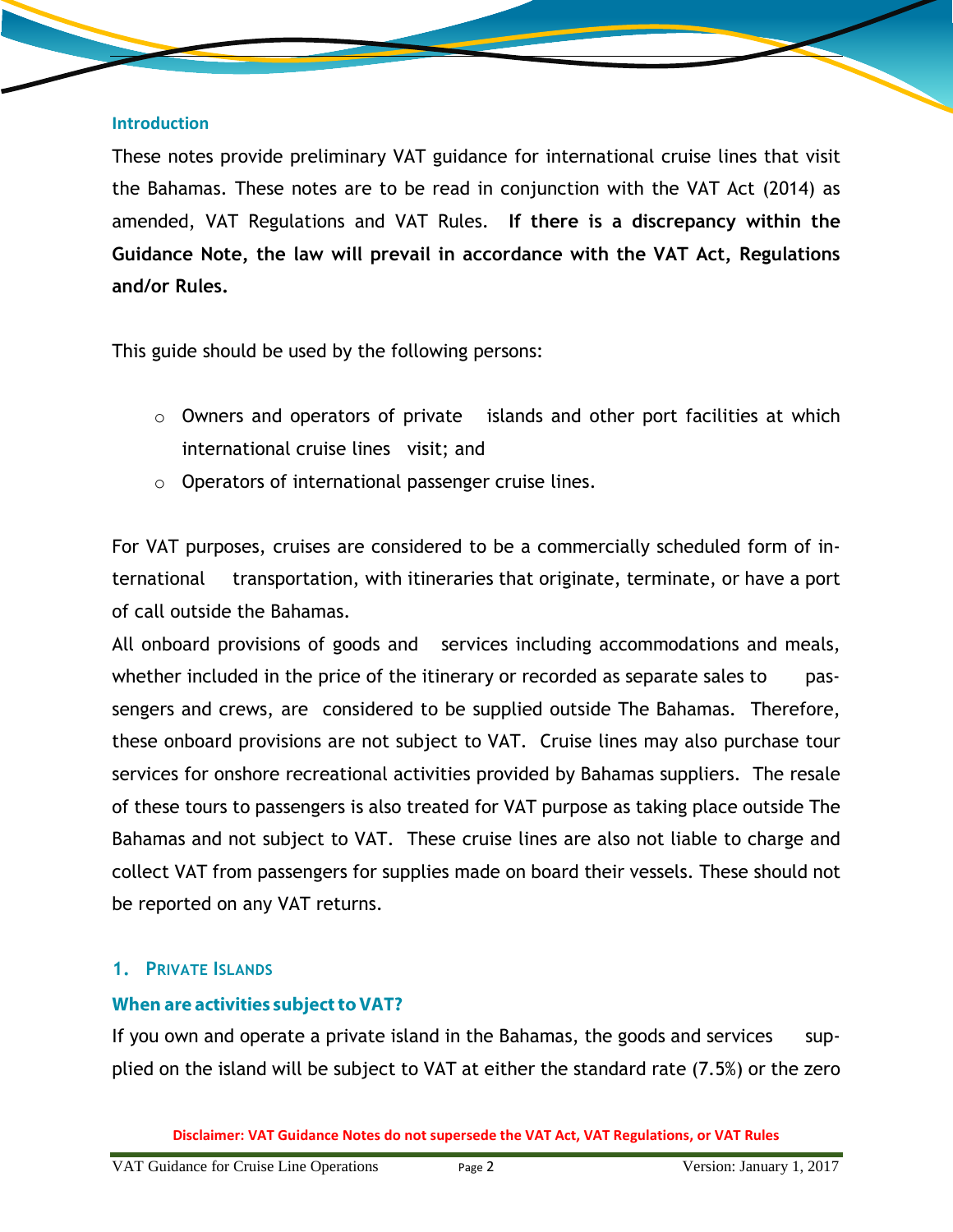percent rate (0%).

#### **Mandatory registration for VAT**

As an operator of an international passenger cruise line, you must register for VAT if you own or operate a private island and the taxable sales are over \$100,000 or more on an annual basis.

In determining whether there is an obligation to register for VAT, the supplies of both the owner of the private island and the operator of the international cruise line (if they are different legal entities) must each be considered separately and if necessary, register for VAT separately. If there are two VAT registrations required as a result of your business model and the VAT Group registration requirements are met, it will be possible to set up a VAT Group and consolidate registrations.

#### The VAT treatment of services provided on islands by cruise lines and local businesses

The VAT treatment will vary according to the circumstances under which the supplies are made and the nature of the supplies.

- 1. All services not included in the cruise line fare are subject to VAT at the standard rate of 7.5%. This includes payments for:
	- Admission price
	- □ Souvenirs and other goods (unless qualifying under the VAT Free Shopping -see guide)
	- $\Box$  Any food or beverage
	- Access to recreational activities (**all services or tour purchases on private islands and/or locally will be subject to VAT at the standard rate. As amended, going forward, the benefit enjoyed where there was an exception, will cease to exist and cruise lines will not be able to claim as a part of their input. This amendment will take effect within 90 days in accordance with the law.)**
	- $\Box$  Rental of equipment
	- Spa Service (**these services which are paid onboard cruises and are provided by cruise staffs on the island will be exempt**.)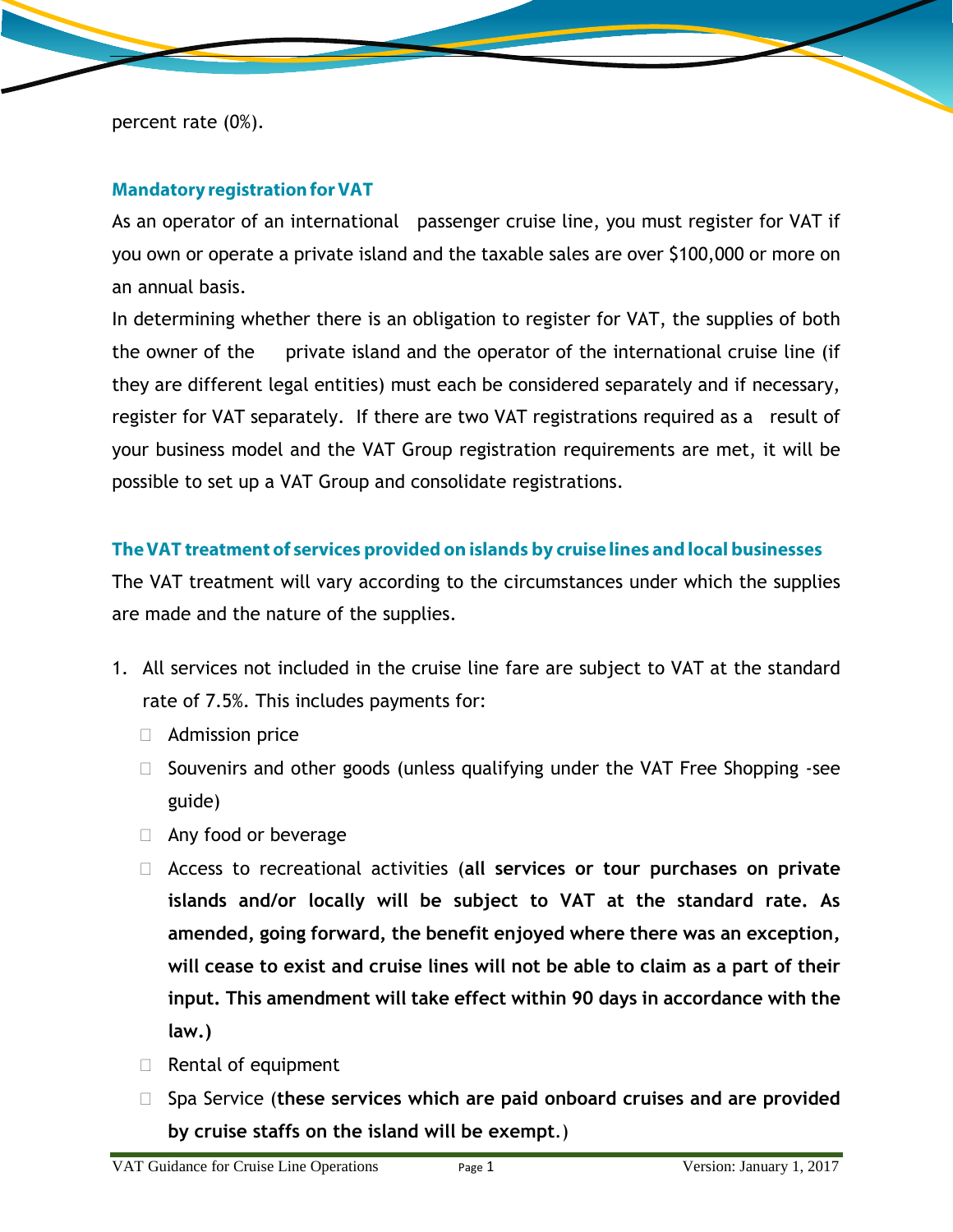- 2. The rental or lease of commercial space to private vendors is subject to VAT at the standard rate. This also includes the grant of a right to use a private island.
- 3. Where the island is operated by a separate legal entity other than the cruise line, and charges are made by the related cruise line for services provided e.g. cabana rentals or commissions for the right to sell on a private island, these are subject to VAT at the standard rate. If a VAT Group has been established then supplies between VAT Group members are disregarded for VAT purposes.
- 4. The supply of services to ungrouped cruise lines is taxable at the standard rate of 7.5%. When you charge unrelated cruise companies for passengers' access to any on-island service or amenity you must issue a VAT receipt.
- 5. When the island is operated as a direct extension of the paid cruise itinerary of passengers of the related cruise company, the complimentary supplies of food, beverages, and other amenities are subject to VAT at the rate of zero percent. In most cases, these supplies will represent the bulk of the onshore services consumed by passengers. Operators should provide an estimate of the cost of these services to the VAT Comptroller.
- 6. Complimentary meals, accommodations, and supplies provided to employees on the island are not subject to VAT. These will be considered as operating expenses.
- 7. Generally, services provided to unrelated parties for the use of a private island will be zero-rated under Part II, 4. (2) of the First Schedule of the VAT Act as amended including:
	- □ Garbage/Waste disposal
	- $\Box$  Berthing and dockage
	- $\Box$  Pilotage and towage
	- $\Box$  Where additional services, shore excursions (except those bought in from the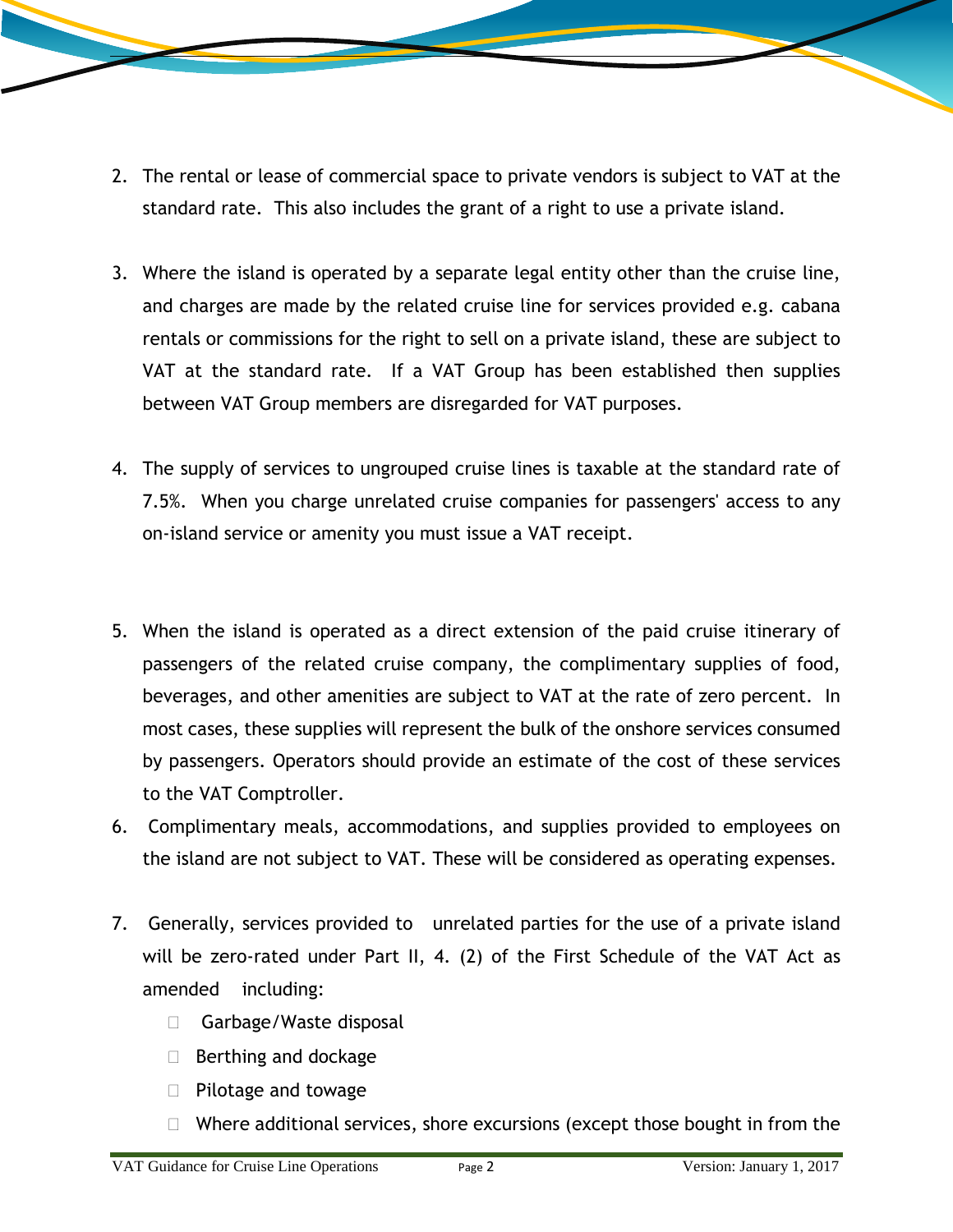Bahamas suppliers), etc. are provided by the private island operator to an unrelated cruise line, these supplies such as those described in points 3 and 4 will be subject to VAT.

#### When do I issue a VAT receipt?

When charges are billed directly to the onboard account of the passenger and no direct payment is made on-island, the VAT Comptroller will waive the requirement for the cruise line to issue a VAT receipt. The minimum standard, however, is that the rate of VAT charged for purchases made on-shore must be disclosed to the passenger in writing.

Private vendors who are VAT registrants and operate on the island will have to meet the requirement for issuing VAT receipts.

## What evidence do I maintain of VAT sales charged to onboard portfolios?

The VAT Comptroller will require that cruise lines maintain electronic records of passengers' account billings which attract VAT. These should be in a format that can be inspected by the external auditors to verify that the VAT treatment applied to private island transactions is consistent with the VAT Act, Regulations, and Rules.

#### Do I need to charge a different price for onshore supplies?

If your accounting and billing systems are integrated between the island and the vessel, you may decide to supply some items at the same price as abroad the ship. In these cases, you can estimate the amount of output VAT due on the sales by applying the VAT fraction of 3/43.

For example, if onshore sales during the month of April totaled \$100,000, multiplying this amount by the VAT fraction would assess output VAT of \$6,976.74.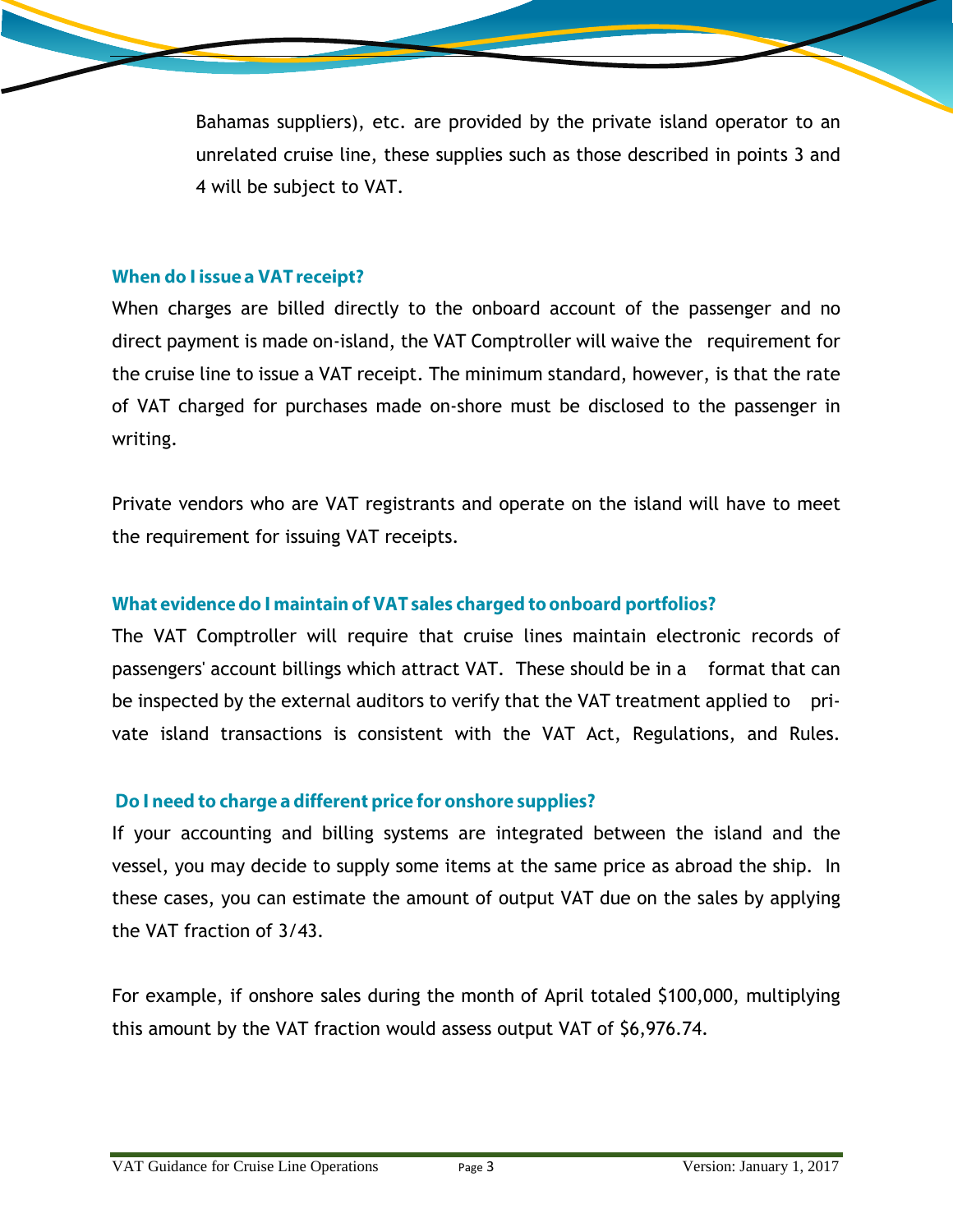#### **VAT on operating inputs**

Supplies obtained directly for onshore operations would be subject to VAT (input tax). However, these may all be eligible to claim as input tax credits on your VAT return. Your credits for input VAT paid may be claimed on the next filing of the VAT return. Once the total amount of VAT credits exceeds the total output VAT, you will be eligible to request a refund of the net amount from the government.

Examples of inputs that would be subject to VAT include:

- $\Box$  Imported or locally purchased fuel
- $\Box$  Imported or locally purchased food and beverages. In this case, the Customs Department will also charge VAT on supplies that are offloaded from the cruise vessel
- $\Box$  Imported or locally purchase equipment
- $\Box$  Electricity

Inputs related to the resale of tour packages cannot be reclaimed as this is not a taxable activity of the cruise line.

#### **The VAT Return**

The VAT return should report all taxable revenue and expenditure directly attributed to the island operations, and the associated input and output taxes. The taxable revenue or supplies you report must include both zero-rated and standard-rated sales. The return, which must be filed online, will allow a calculation of any net amount of VAT that is either owed to you as a refund or that is owed by you to the government.

#### **Frequency of VAT returns and VAT refunds**

#### **2. OFF-ISLAND CRUISE OPERATIONS**

Cruise lines will not have to collect or report VAT for onboard supplies. If these are the only direct operations provided in or through the Bahamas you will also not have to register for VAT.

All port-side supplies for the direct operation of cruise lines are zero-rated. This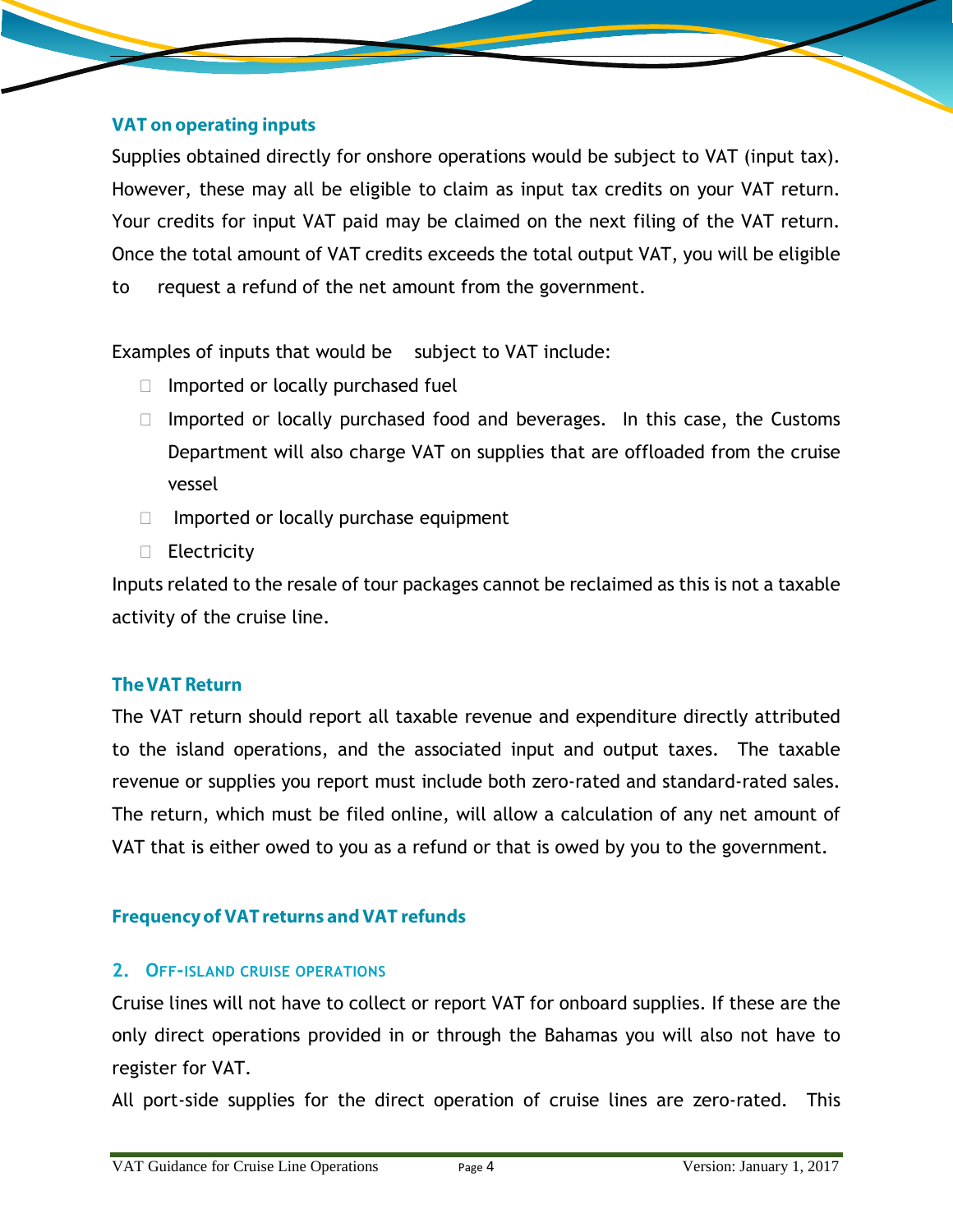includes port-side and harbor fees and charges such as for tendering, piloting and tugboats, security, fees, water and other utilities, maintenance, and the replenishing of onboard supplies. Where these services are provided by a VAT registrant, invoices should show that the supplies are zero-rated.

Cruises would be liable to pay for onshore medical services provided to passengers and crew at the standard rate of 7.5% and be entitled to VAT receipts or invoices for these services.

#### Wholesale purchases of local tours and attractions

Local suppliers who are VAT registrants must account for VAT on wholesale tours sold to cruise ships. For these, they may not issue VAT invoices or VAT receipts to the cruise lines. However, suppliers should ensure that, through their pricing arrangements, wholesale prices include provision for the VAT.

Wholesale supplies shall, therefore, be deemed to include VAT, which the Comptroller shall assess by applying the VAT Fraction of 3/43. The onward sale of these tours and attractions will not be subject to VAT.

## The following guides may also be helpful

- The Bahamas General VAT Guide
- Transportation of Passengers and Goods
- **▪** Accounting for VAT Manual